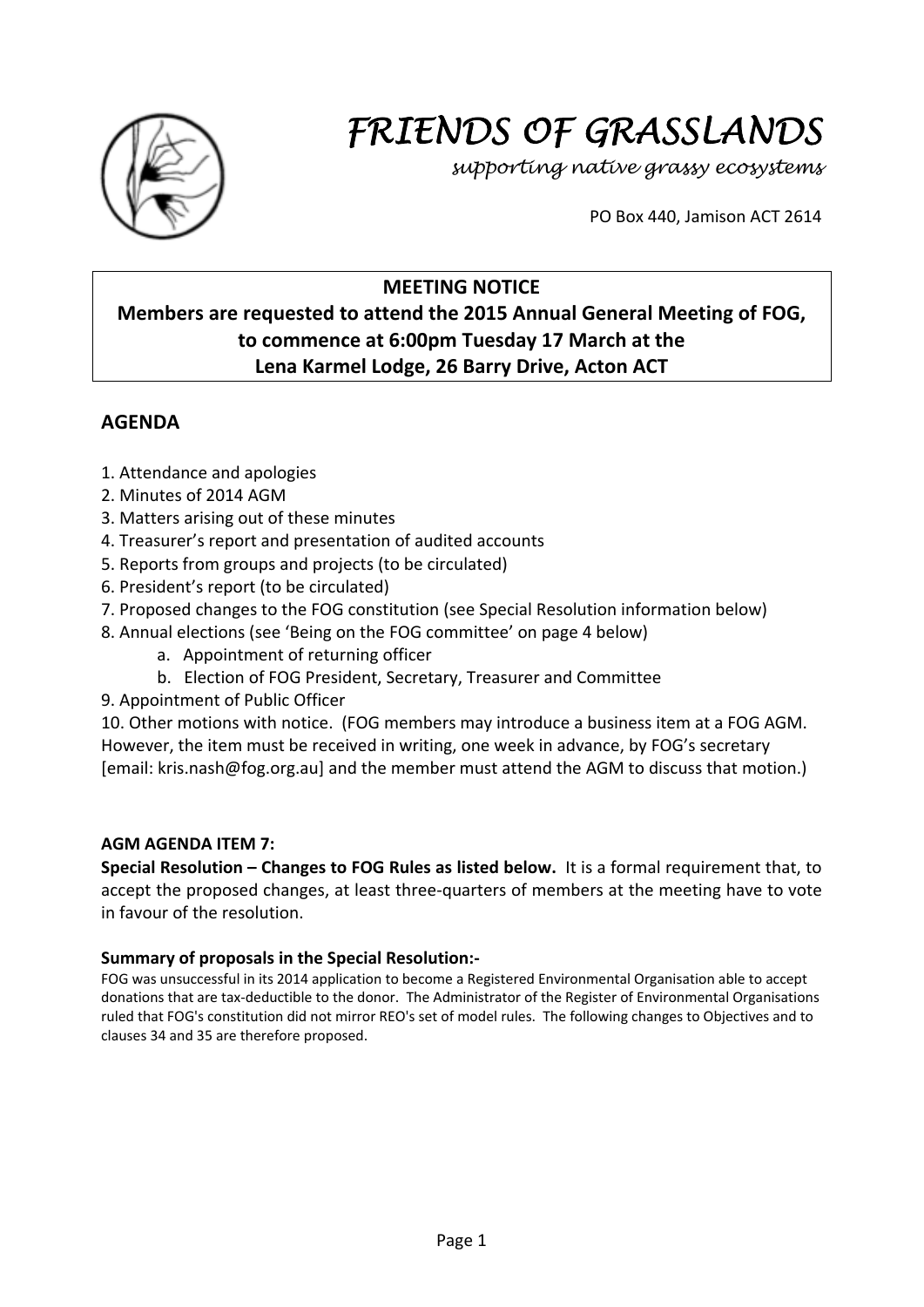## **Details of proposed changes – proposed deletions are struck through and proposed**

**insertions italicised.** If these changes are agreed, clauses in the Rules will be renumbered accordingly. A full copy of current FOG Rules can be downloaded via **www.fog.org.au/statement.htm.**

## **Statement of the values, principles, functions and objectives of Friends of Grasslands Inc.** *17 Mar 2015*

#### **TABLE OF PROVISIONS**

#### **PART VI—MISCELLANEOUS**

35. Management *Operation* of the Public Fund

# Part A: Objectives

#### **FUNCTION**

(3) Establishment of the Public Fund. The association will establish and maintain a public fund called Friends of *Grasslands' Public Fund for the specific purpose of supporting the environmental objects/purposes of Friends of* Grasslands. The Fund is established to receive all gifts of money or property for this purpose and any money received because of such gifts must be credited to its bank account. The Fund must not receive any other money or property into its account and it must comply with subdivision 30-E of the Income Tax Assessment Act 1997.

#### **PART VI—MISCELLANEOUS**

- 34. **Rules for the Public Fund** as required by the Register of Environmental Organisations and Taxation Ruling 95/27:
- (1) The association will maintain a Public Fund called the "Friends of Grasslands' Public Fund".
- (2) This Public Fund is operated solely to support the values, principles and objectives of the association.
- (3) Members of the public are to be invited to donate to the Public Fund for the purposes of the association. Donations are gifts made unconditionally.
- (4) Money from interest on these donations is to be deposited into the Public Fund.
- (5) A separate bank account will hold all money donated to the Public Fund, including interest accruing thereon, but no other moneys of the association.
- (6) Receipts for gifts are to be issued in the name of the Friends of Grasslands' Public Fund and proper accounting records and procedures are to be kept and used for the Public Fund.
- (7) The Public Fund will be not‐for‐profit in accordance with clause 35(3).
- (8) A committee of management of no fewer than three persons will administer the Public Fund. This committee's membership will be an item for each Annual General meeting of the Association. A majority of the members of the Public Fund committee are required to be 'responsible persons' as defined by the Guidelines to the Register of Environmental Organisations.
- 34. Rules for the Public Fund reflecting the requirements of taxation policy, especially Taxation Ruling 95/27.
- *(1) The objective of the fund is to support Friends of Grasslands' environmental purposes.*
- (2) Members of the public are to be invited to make gifts of money or property to the fund for the environmental *purposes of the association.*
- (3) Money from interest on donations, income derived from donated property, and money from the realisation of *such property is to be deposited into the fund.*
- (4) A separate bank account is to be opened to deposit money donated to the fund, including interest accruing *thereon, and gifts to it are to be kept separate from other funds of the association.*
- (5) Receipts are to be issued in the name of the fund and proper accounting records and procedures are to be *kept and used for the fund.*
- *(6) The fund will be operated on a not‐for‐profit basis.*
- (7) A committee of management of no fewer than three persons will administer the fund. The committee will be appointed by the association. A majority of the members of the committee are required to be 'responsible *persons' as defined by the Guidelines to the Register of Environmental Organisations.*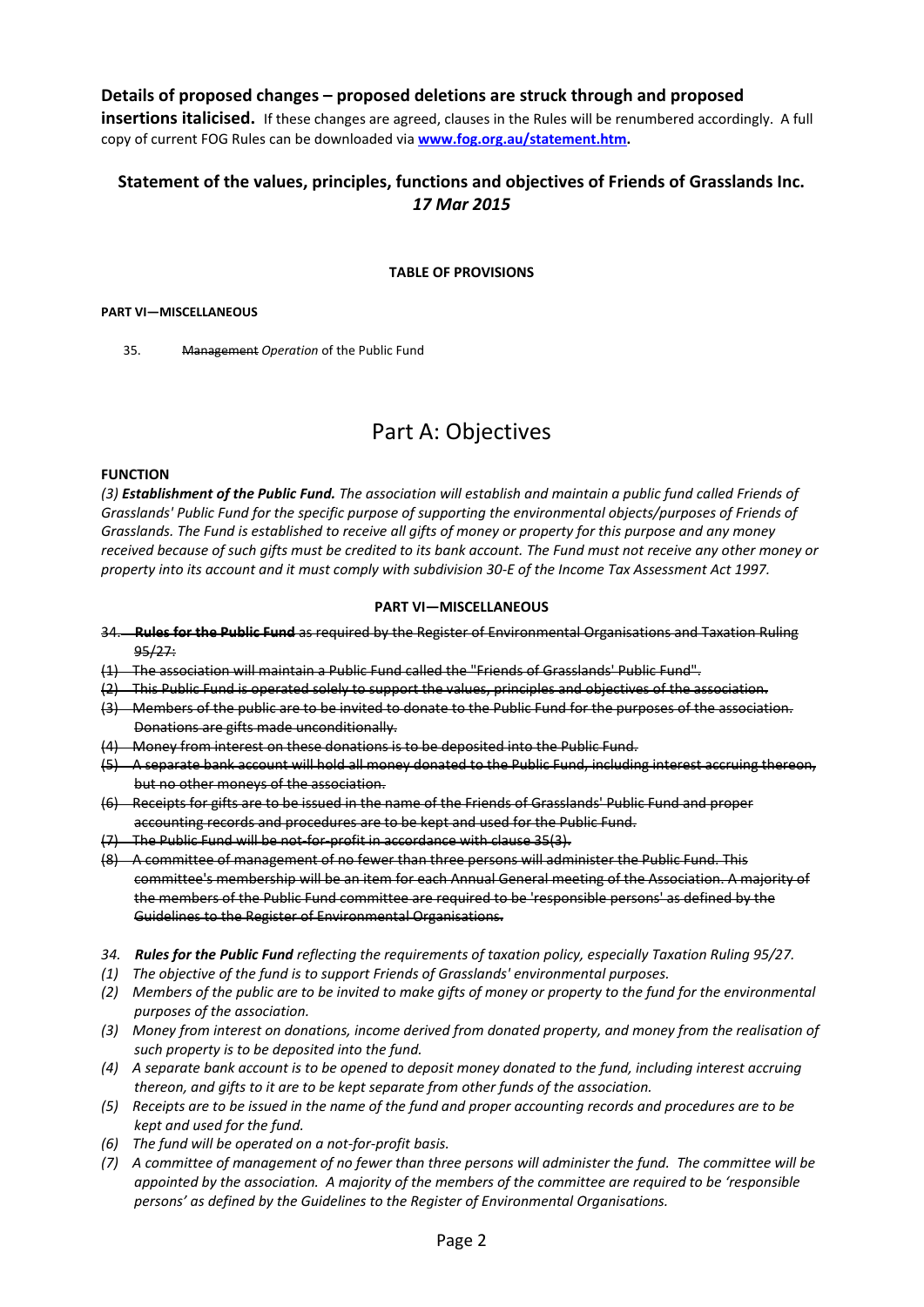#### 35. **Management of the Public Fund**

- (1) Requirements of the Public Fund. The association must inform the Department responsible for the Environment as soon as possible if (a) there is any change to the association's name or that of its Public Fund; or, (b) there is any change to the membership of the management committee of the Public Fund; or, (c) there is any departure from the model rules for public funds set out in the 'Guidelines to the Register of Environmental Organisations'.
- (2) Ministerial Rules. The association agrees to comply with any rules that the Treasurer and the Minister with responsibility for the Environment may make to ensure that the gifts made to the Public Fund are only used for its principal purpose.
- (3) Not‐for‐Profit. The income of the association's Public Fund shall be used and applied solely in promotion of the association's objectives and no portion shall be distributed, paid or transferred directly or indirectly by way of dividend, bonus or by way of profit to members of the association.
- (4) Conduit Policy. Any allocation of funds to other persons or organisations will be made in accordance with the established purposes of the association's Public Fund and will not be influenced by the preference of any donor.
- (5) Winding up. In the case of the winding‐up of the Public Fund, any surplus assets are to be transferred to another fund with similar objectives that is on the Register of Environmental Organisations.
- (6) Statistical Information (a) Statistical information requested by the Department on donations to the Public Fund will be provided within four months of the end of each financial year (31 December). (b) An audited financial statement for the association and its Public Fund will be supplied with the annual statistical return. The statement will provide information on the expenditure of Public Fund monies and the management of Public Fund assets.

#### *35. Operation of the Public Fund*

- *(1) Requirements of the Public Fund. The association must inform the Department responsible for the* environment as soon as possible if (a) it changes its name or the name of its public fund; or (b) there is any *change to the membership of the management committee of the public fund; or (c) there has been any* departure from the model rules for public funds located in the Guidelines to the Register of Environmental *Organisations.*
- (2) Ministerial Rules. The association agrees to comply with any rules that the Treasurer and the Minister with responsibility for the environment may make to ensure that gifts made to the fund are only used for its *principal purpose.*
- (3) Not-for-Profit. The income and property of the association shall be used and applied solely in promotion of its objects and no portion shall be distributed, paid or transferred directly or indirectly by way of dividend, bonus *or by way of profit to members, directors, or trustees of the association.*
- (4) Conduit Policy. Any allocation of funds or property to other persons or organisations will be made in accordance with the established purposes of the association and not be influenced by the preference of the *donor.*
- (5) Winding-up. In case of the winding-up of the Fund, any surplus assets are to be transferred to another fund *with similar objectives that is on the Register of Environmental Organisations.*
- (6) Statistical Information. Statistical information requested by the Department on donations to the Public Fund will be provided within four months of the end of the financial year. An audited financial statement for the association and its public fund will be supplied with the annual statistical return. The statement will provide *information on the expenditure of public fund monies and the management of public fund assets.*